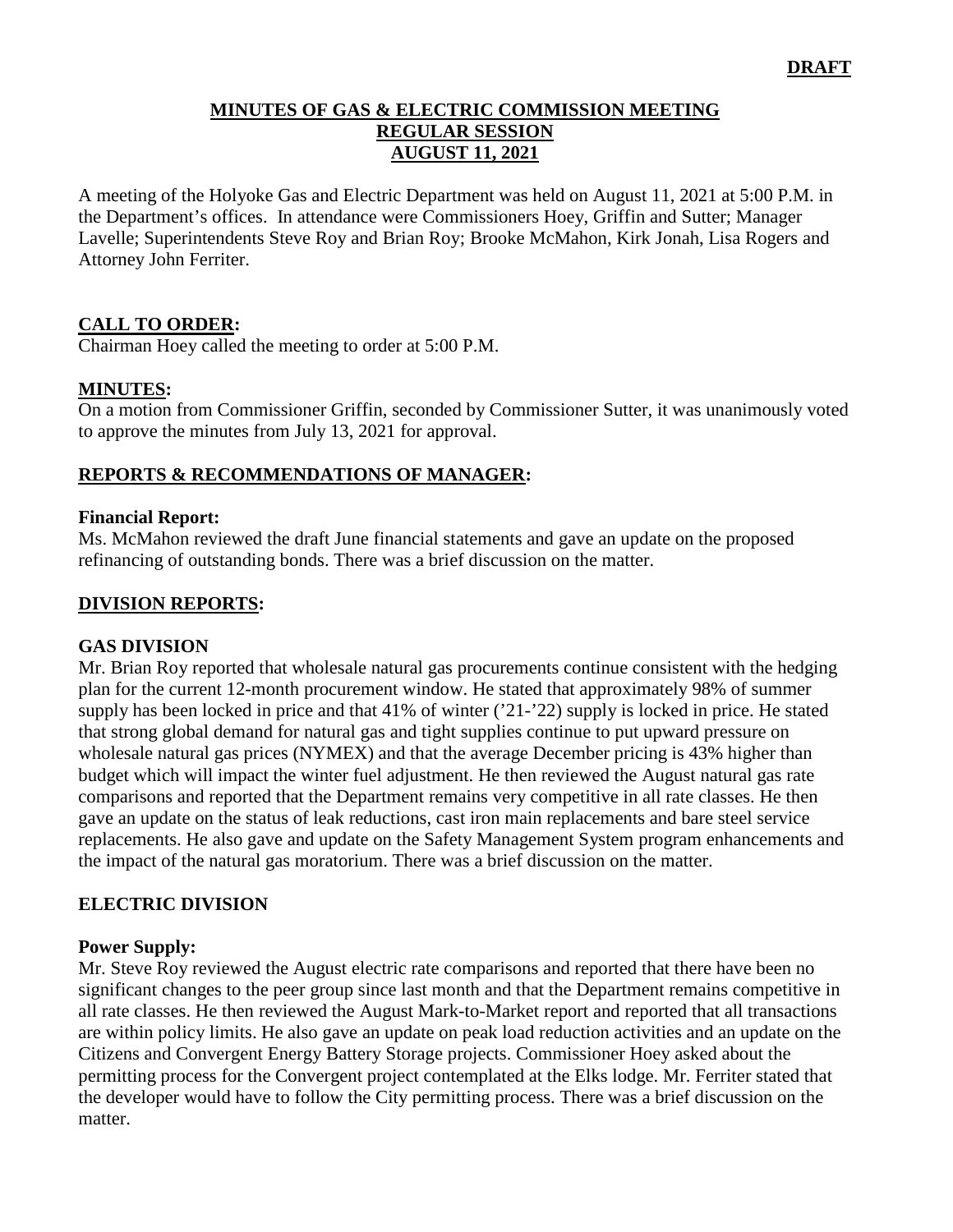### **TRANSMISSION & DISTRIBUTION**

Mr. Roy reported that thirteen (13) of fifty (50) Transmission and Distribution commitments have been completed to date, with the remainder in process and on schedule for completion by the end of the year. He also reported that the replacement of VT's and CCVT's at North Canal substation has been completed and that the station has been returned to normal configuration. He further reported that staff submitted an application for grant funding, through the DOER, for electric vehicle (EV) charging station for four (4) publicly accessible locations and is waiting to hear feedback from DOER on the application. There was a brief discussion on the matter.

## **ELECTRIC PRODUCTION**

Mr. Roy reported that July hydro generation was ahead of plan due to above normal water flows. He stated that year-to-date generation is still slightly behind plan, but should be slightly ahead of plan by the end of August based on current water flow. He then reported that the Canal Log Boom installation would not occur this year as planned, due to high water. He also reported that staff continues to evaluate a proposal from Voith Hydro for the overhaul of Hadley Falls Unit #2. He stated that the unit is over 40 years old and has not undergone a major overhaul to date. He stated that the estimated cost is approximately \$8 Million and is expected to extend the life of the unit by at least 20 years. There was a brief discussion on the matter.

## **TELECOMMUNICATIONS**

Mr. Jonah gave an update on the status of sales activity, capital projects and help desk activity. There was a brief discussion on the matter.

# **MARKETING AND COMMUNICATIONS**

Mr. Lavelle gave an update on the Fiber-To-The-Home (FTTH) interest survey and stated that Great Blue Research is under contract to assist with data analysis. Commissioner Griffin gave a detailed analysis of the responses that were received and that will be given to Great Blue Research. There was a brief discussion on the matter.

## **OLD BUSINESS:** None

## **NEW BUSINESS:**

**LARGE INDUSTRIAL ELECTRIC CONTRACT RATE MODIFICATION**: Mr. Lavelle recommended that the Commission authorize modifications to the Large Industrial Electric Rate consistent with the recommendations in the August 2, 2021 memorandum from Jeanette Sypek, Senior Energy Resources Coordinator. He stated that the current contract rate expires at the end of the year and that the proposed new contract rate will have a term running from January 2021 through December 2025. He further stated that the proposed rate design is similar to the existing cost of service rate design with annual escalations of 1.5%. After a brief discussion and on a motion from Commissioner Griffin, seconded by Commissioner Sutter, it was unanimously voted to authorize the rate modifications per the recommendation of management.

# **COMMERCIAL ENERGY CONSERVATION PROGRAM REQUEST – GENERAL**

**CLEANERS:** Mr. Lavelle reported that the Department received a Commercial Energy Conservation Program request from the owners of 361 South Street, in the amount of \$60,000, for the installation of an energy efficient, dual fuel, steam boiler. After a brief discussion and on a motion from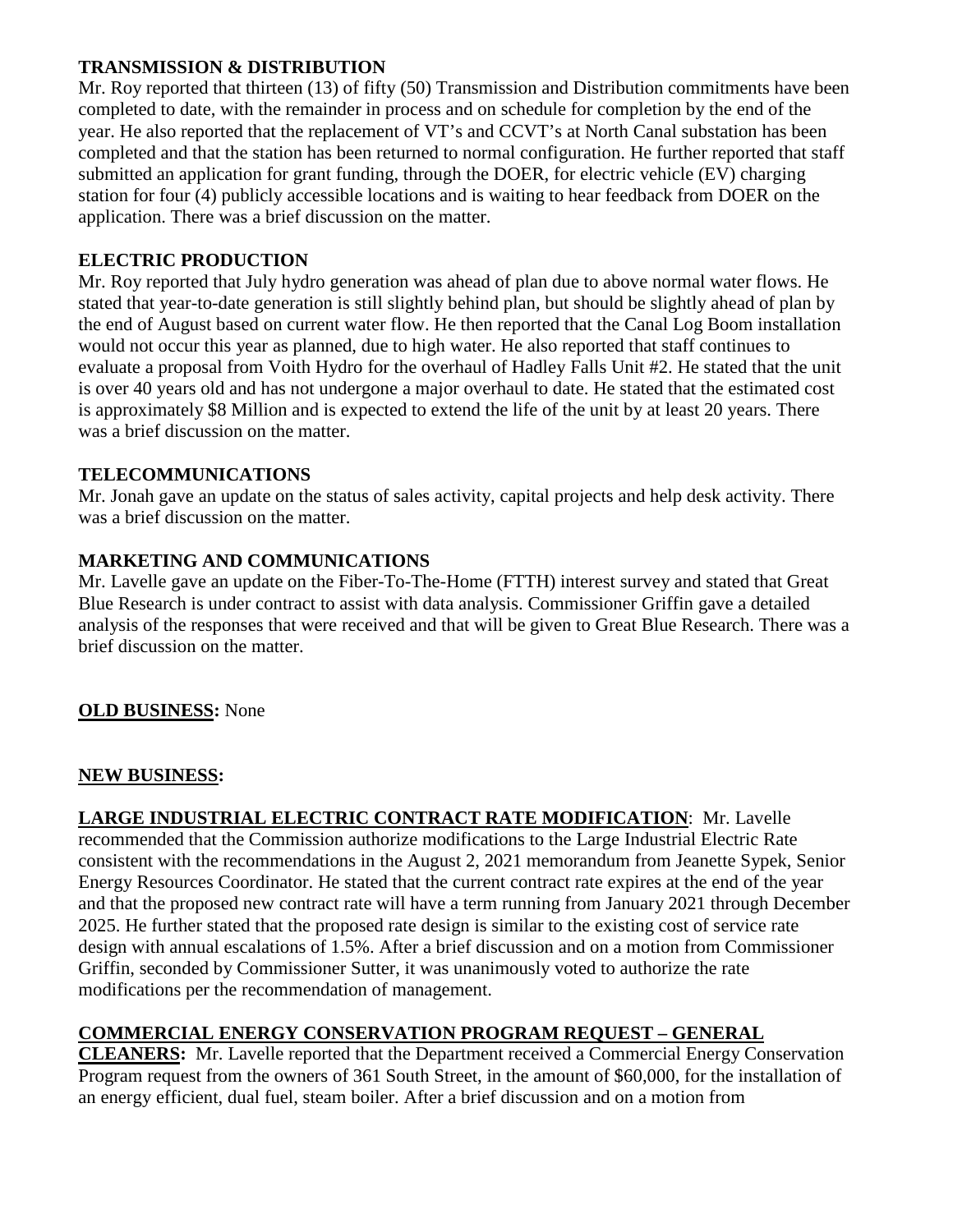Commissioner Griffin, seconded by Commissioner Sutter, it was unanimously voted to approve the request per the recommendation of management.

# **BID AUTHORIZATIONS:** None

# **BIDS RECEIVED:**

**RECONSTRUCTION OF MANHOLE NO. 290:** Mr. Lavelle recommended that the Commission award the contract for Manhole No. 290 reconstruction to Rousseau Brothers, Inc., the lowest qualified bidder meeting requirements of the specification. After a brief discussion and on a motion from Commissioner Griffin, seconded by Commissioner Sutter, it was unanimously voted to award the contract per the recommendation of management.

**ENGINEERING SERVICES – HORIZONTAL DIRECTIONAL DRILL:** Mr. Lavelle recommended that the Commission authorize the expenditure of up to \$9,960 Horizontal Directional Drilling design services from Weston and Sampson. He stated that the design is required for a project on East Street in Southampton. After a brief discussion and on a motion from Commissioner Griffin, seconded by Commissioner Sutter, it was unanimously voted to authorize the expenditure per the recommendation of management.

**ENGINEERING SERVICES – FEASIBILITY STUDY FOR 102 CABOT STREET:** Mr. Lavelle recommended that the Commission authorize the expenditure of up to \$38,700 for engineering services required to determine the feasibility of converting a portion of the Electric Station (102 Cabot Street) to engineering offices. Commissioner Hoey stated that his employer submitted a proposal for the services and abstained from deliberations on the matter. After a brief discussion and on a motion from Commissioner Griffin, seconded by Commissioner Sutter, it was voted 2-0 to authorize the expenditure per the recommendation of management. Chairman Hoey abstained from voting.

**ENGINEERING SERVICES – GRID MODERNIZATION ROAD MAP STUDY:** Mr. Lavelle recommended that the Commission authorize the expenditure of up to \$55,000 for engineering services required to develop a grid modernization road map to assist the Department in developing long-term capital and operating plans to effectively and efficiently transition to a carbon free grid. After a brief discussion and on a motion from Commissioner Griffin, seconded by Commissioner Sutter, it was unanimously voted to authorize the expenditure per the recommendation of management.

**SOFTWARE MAINTENANCE AND SUPPORT- SPRYENGAGE:** Mr. Lavelle recommended that the Commission authorize the expenditure of up to \$11,996 for annual software maintenance and support expenses required for the SpryEngage platform. He stated that SpryEngage is a critical tool for website forms, online customer transactions, and all customer communications. After a brief discussion and on a motion from Commissioner Griffin, seconded by Commissioner Sutter, it was unanimously voted to authorize the expenditure per the recommendation of management.

**ODORANT INJECTION SYSTEM ANNUAL MAINTENANCE:** Mr. Lavelle recommended that the Commission authorize the expenditure of up to \$10,530 for annual maintenance required for the Mueller Road natural gas odorant injection system. He stated that maintenance would be performed by the OEM in order to keep the equipment under warranty. After a brief discussion and on a motion from Commissioner Griffin, seconded by Commissioner Sutter, it was unanimously voted to authorize the expenditure per the recommendation of management.